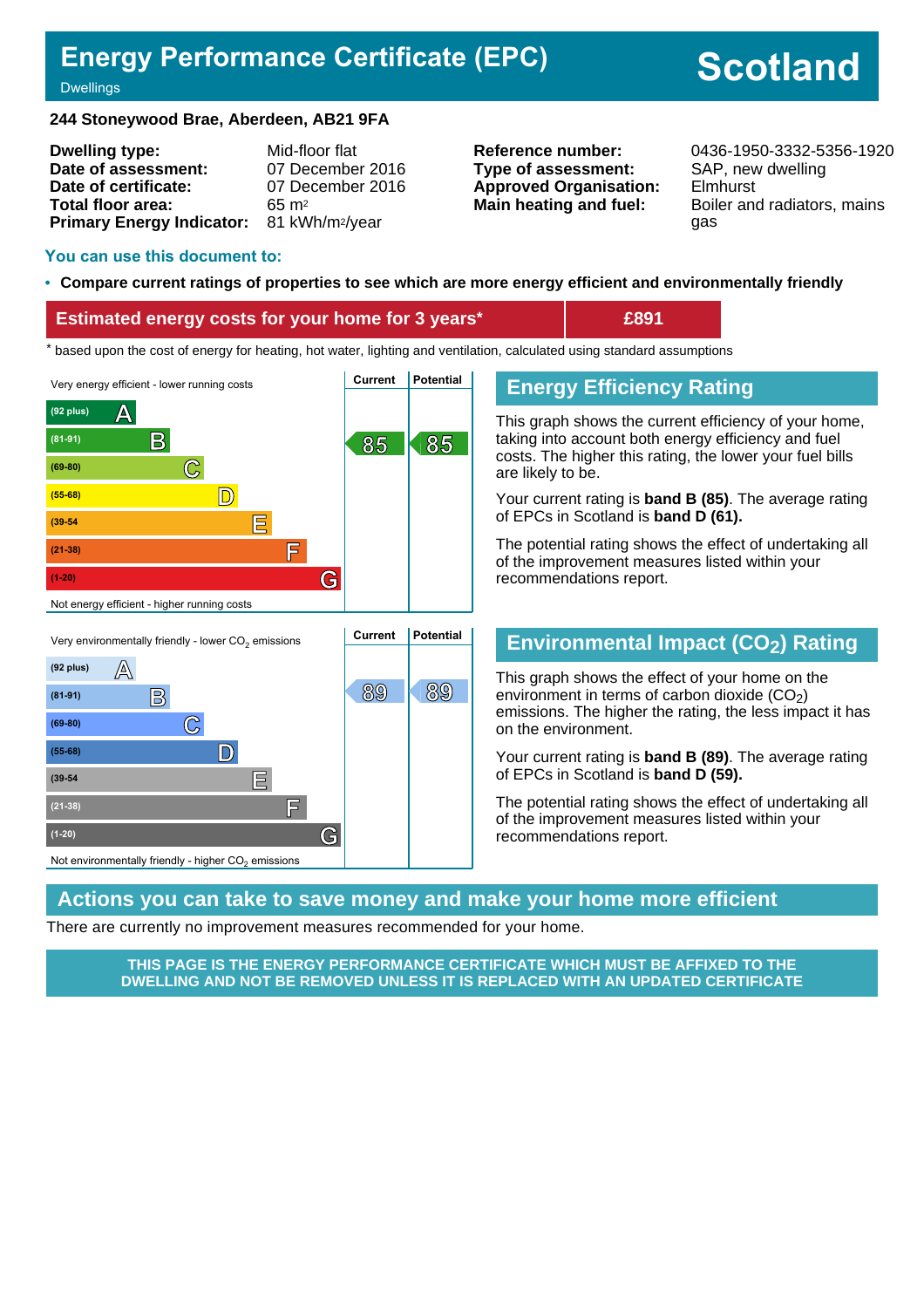#### 244 Stoneywood Brae, Aberdeen, AB21 9FA 07 December 2016 RRN: 0436-1950-3332-5356-1920

# **Summary of the energy performance related features of this home**

This table sets out the results of the survey which lists the current energy-related features of this home. Each element is assessed by the national calculation methodology; 1 star = very poor (least efficient), 2 stars = poor, 3 stars = average, 4 stars = good and 5 stars = very good (most efficient). See the addendum section on the last page of this report for further information relating to items in the table.

| <b>Element</b>        | <b>Description</b>                                              | <b>Energy Efficiency</b> | Environmental |
|-----------------------|-----------------------------------------------------------------|--------------------------|---------------|
| Walls                 | Average thermal transmittance 0.16 W/m <sup>2</sup> K           | *****                    | ★★★★★         |
| Roof                  | (other premises above)                                          |                          |               |
| Floor                 | (other premises below)                                          |                          |               |
| Windows               | High performance glazing                                        | ★★★★★                    | *****         |
| Main heating          | Boiler and radiators, mains gas                                 | ★★★★☆                    | ★★★★☆         |
| Main heating controls | Time and temperature zone control                               | ★★★★★                    | *****         |
| Secondary heating     | None                                                            |                          |               |
| Hot water             | From main system                                                | ★★★★☆                    | ★★★★☆         |
| Lighting              | Low energy lighting in all fixed outlets                        | *****                    | ★★★★★         |
| Air tightness         | Air permeability 4.6 m <sup>3</sup> /h.m <sup>2</sup> (assumed) | ★★★★☆                    | ★★★★☆         |

Thermal transmittance is a measure of the rate of heat loss through a building element; the lower the value the better the energy performance.

Air permeability is a measure of the air tightness of a building; the lower the value the better the air tightness.

## **The energy efficiency rating of your home**

Your Energy Efficiency Rating is calculated using the standard UK methodology, SAP. This calculates energy used for heating, hot water, lighting and ventilation and then applies fuel costs to that energy use to give an overall rating for your home. The rating is given on a scale of 1 to 100. Other than the cost of fuel for electrical appliances and for cooking, a building with a rating of 100 would cost almost nothing to run.

As we all use our homes in different ways, the energy rating is calculated using standard occupancy assumptions which may be different from the way you use it. The rating also uses national weather information to allow comparison between buildings in different parts of Scotland.

# **The impact of your home on the environment**

One of the biggest contributors to global warming is carbon dioxide. The energy we use for heating, lighting and power in our homes produces over a quarter of the UK's carbon dioxide emissions. Different fuels produce different amounts of carbon dioxide for every kilowatt hour (kWh) of energy used. The Environmental Impact Rating of your home is calculated by applying these 'carbon factors' for the fuels you use to your overall energy use.

The calculated emissions for your home are 14 kg  $CO<sub>2</sub>/m<sup>2</sup>/yr$ .

The average Scottish household produces about 6 tonnes of carbon dioxide every year. Based on this assessment, heating and lighting this home currently produces approximately 0.9 tonnes of carbon dioxide every year. You could reduce emissions by switching to renewable energy sources.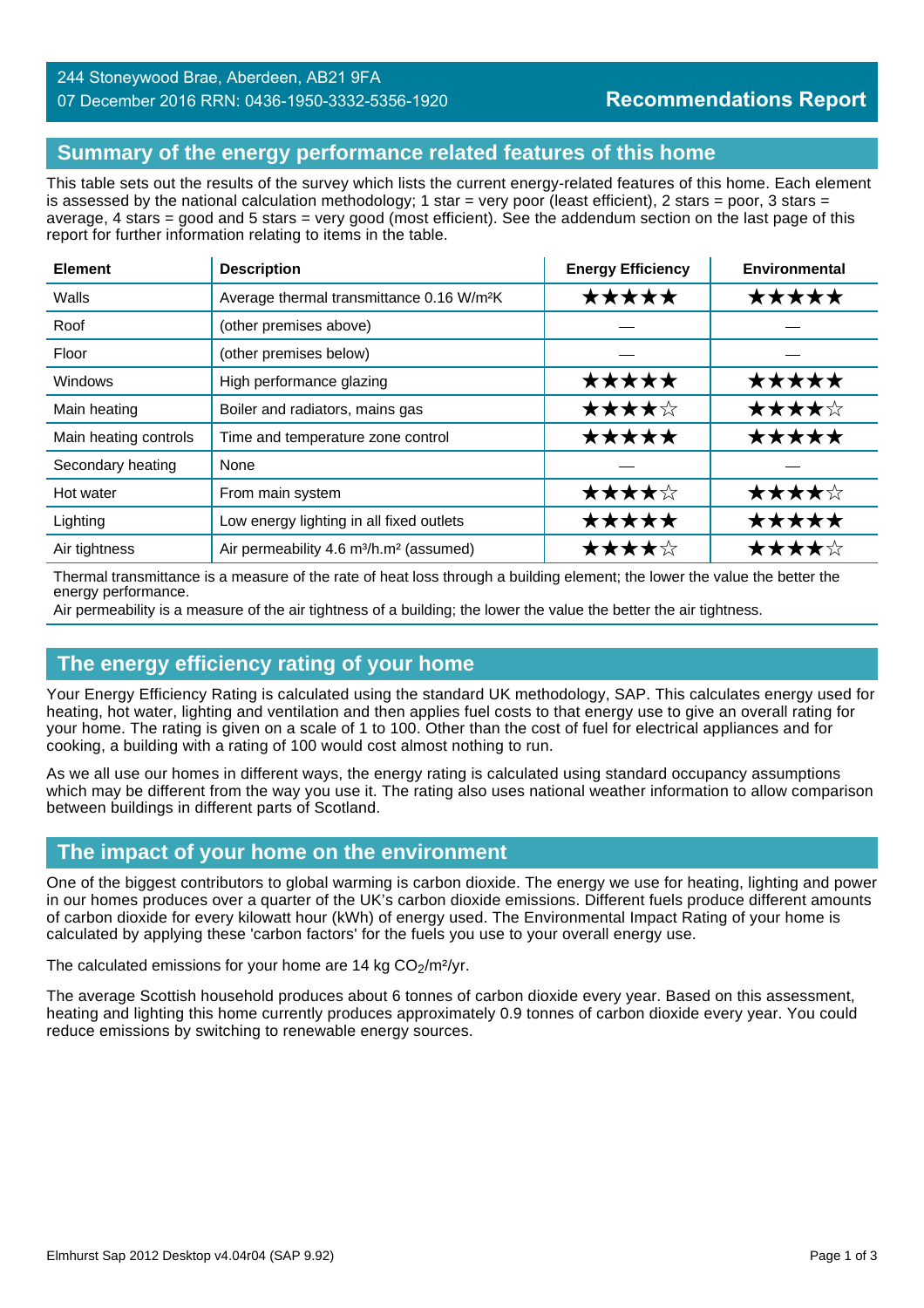# 244 Stoneywood Brae, Aberdeen, AB21 9FA 07 December 2016 RRN: 0436-1950-3332-5356-1920

# **Estimated energy costs for this home**

|                  | <b>Current energy costs</b> | <b>Potential energy costs</b> |
|------------------|-----------------------------|-------------------------------|
| <b>Heating</b>   | £483 over 3 years           | £483 over 3 years             |
| <b>Hot water</b> | £240 over 3 years           | £240 over 3 years             |
| Lighting         | £168 over 3 years           | £168 over 3 years             |
| Totals £891      |                             | £891                          |

These figures show how much the average household would spend in this property for heating, lighting and hot water. This excludes energy use for running appliances such as TVs, computers and cookers, and the benefits of any electricity generated by this home (for example, from photovoltaic panels).

**Recommendations for improvement**

None